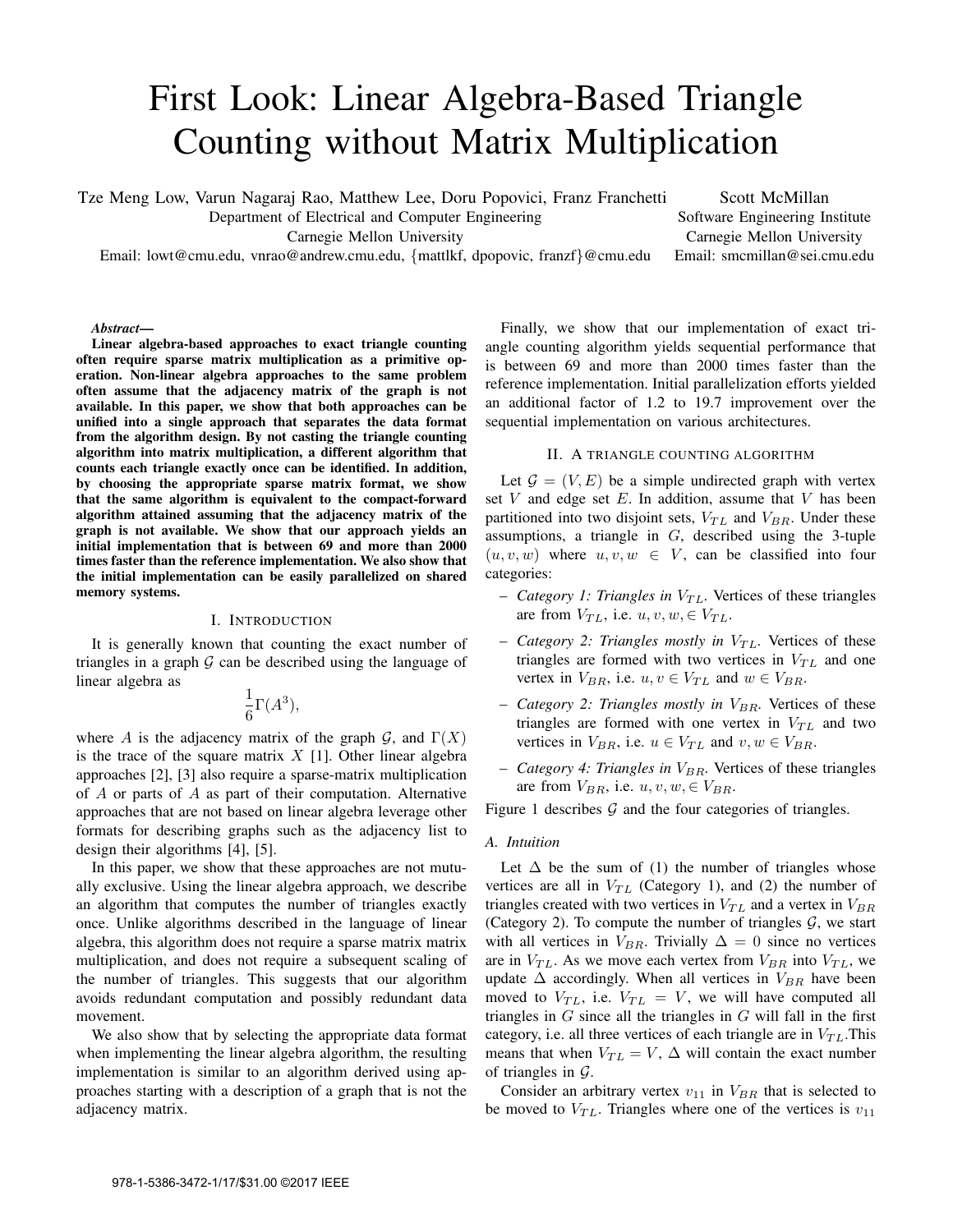must fall into categories 2, 3, or 4. We consider how  $\Delta$  is updated based on the different categories.

- *Category 2.* Recall that triangles in this category have two vertices in  $V_{TL}$  and  $v_{11}$  as the third vertex. These triangles will become triangles in Category 1 when  $v_{11}$ is added to  $V_{TL}$ . Since  $\Delta$  is the total number of triangles in both categories 1 and 2, no change to  $\Delta$  is required since these triangles were previously added to  $\Delta$ .
- *Category 3.* Triangles in this category have one vertex in  $V_{TL}$  and two vertices in  $V_{BR}$ , where  $v_{11}$  is one of those two vertices. This means that when  $v_{11}$  is moved into  $V_{TL}$ , these triangles will become Category 2 triangles. Therefore, the number of triangles in Category 3 that are connected to  $v_{11}$  needs to be added to  $\Delta$ .
- *Category 4.* When  $v_{11}$  is moved into  $V_{TL}$ , any triangle in Category 4 will now have two vertices in  $V_{BR}$ , and only one vertex, namely  $v_{11}$  in  $V_{TL}$ . Hence, there is no update to  $\Delta$  is required.

To summarize, in order to count the number of triangles in  $G$ , we start with all vertices in  $V_{BR}$ . We move an arbitrary vertex,  $v_{11}$ , in  $V_{BR}$  to  $V_{TL}$ . When  $v_{11}$  is moved, we add the number of Category 3 triangles that has  $v_{11}$  as a vertex to  $\Delta$ . When all vertices in  $V_{BR}$  are moved to  $V_{TL}$ ,  $\Delta$  would hold the number of triangles in  $G$ .

## *B. In the language of linear algebra*

In this section, we discuss how the above algorithm can be described in the language of linear algebra. In the subsequent discussion, upper case, lower case and greek letters represent matrices, column vectors and scalar elements respectively.

Let A be the  $N \times N$  adjacency matrix of our simple undirected graph  $G$  with N vertices. As  $G$  is simple and undirected, we know that  $A$  is symmetric and has zeros along the diagonal.

The total number of triangles in  $\mathcal{G}$ , denoted as  $\Delta_{\mathcal{G}}$ , can be computed with the operation:

$$
\Delta_{\mathcal{G}} = \frac{1}{6} \Gamma(A^3). \tag{1}
$$



Fig. 1. The graph  $G$  and the different components. Vertices are split into two disjoint subsets  $V_{TL}$  and  $V_{BR}$ , where gray vertices belong to  $V_{TL}$  and black vertices belong to  $V_{BR}$ . The dashed and dotted lines denote edges in the edge-set  $E_{BL}$ . Dashed lines form part of a triangle with two vertices in  $V_{TL}$  and one vertex in  $V_{BR}$ , while dotted lines form part of a triangle with two vertices in  $V_{BB}$  and one vertex in  $V_{TL}$ .

Recall that we start by partitioning the vertex set  $V$  into two disjoint subsets. This means that matrix  $A$  is similarly paritioned into disjoint submatrices in the following manner,

$$
A \rightarrow \left(\begin{array}{c|c} A_{TL} & A_{TR} \\ \hline A_{BL} & A_{BR} \end{array}\right),
$$

where  $A_{TL}$  and  $A_{BR}$  are  $|V_{TL}| \times |V_{TL}|$  and  $(N - |V_{TL}|) \times (N - |V_{TL}|)$  square matrices respectively.  $A_{TL}$  and  $A_{BR}$  are adjacency matrices for vertices in  $V_{TL}$  and  $V_{BR}$ .  $A_{BL}$  and  $A_{TR}$  describe edges  $(u, v)$  where  $u \in V_{TL}$  and  $v \in V_{BR}$ .

Equation 1 can then be re-expressed in terms of the different submatrices as follow,

$$
\Delta_{\mathcal{G}} = \frac{\Delta}{6} \Gamma(A_{TL}^3) + \frac{1}{2} \Gamma(A_{BL} A_{TL} A_{TR}) + \frac{1}{2} \Gamma(A_{TR} A_{BR} A_{BL}) + \frac{1}{6} \Gamma(A_{BR}^3).
$$
 (2)

The four components of the sum in Equation 2 correspond to the four different category of triangles in  $G$ . In addition, the sum of the first two components is  $\Delta$ .

We next consider moving an arbitrary vertex  $v_{11}$  from  $V_{BR}$ to  $V_{TL}$ . For convenience, we move the  $(|V_{TL}| + 1)^{th}$  vertex from  $V_{BR}$  to  $V_{TL}$ . This can be represented by repartitioning the submatrices of  $A$  as follows:

$$
\left(\frac{A_{TL} \parallel A_{TR}}{\overline{A_{BL} \parallel A_{BR}}}\right) \rightarrow \left(\frac{A_{00} \parallel (a_{01}|A_{02})}{\left(\frac{a_{10}^T}{A_{20}}\right) \parallel \left(\frac{\alpha_{11} \parallel a_{12}^T}{a_{21} \parallel A_{22}}\right)}\right),
$$

where the row and column in  $A$  representing the edges of the  $(|V_{TL} + 1|^{th}$  vertex are exposed. Here, the double lines indicate the original partitioning of  $A$  while the single lines describe how the submatrices have been repartitioned.

Substituting these repartitioned submatrices of A into Equation 2, we know that before  $v_{11}$  is moved,

$$
\Delta = \frac{1}{6} \Gamma(A_{00}^3) + \frac{1}{2} \Gamma\left(\left(\frac{a_{10}^T}{A_{20}}\right) A_{00}(a_{01}|A_{02})\right)
$$
  
=  $\frac{1}{6} \Gamma(A_{00}^3) + \frac{1}{2} \Gamma(a_{10}^T A_{00} a_{01}) + \frac{1}{2} \Gamma(A_{20} A_{00} A_{02})$ (3)

When  $v_{11}$  has been moved to  $V_{TL}$ , the edges of  $v_{11}$ connecting to and from other edges in  $V_{TL}$  must be similarly moved to the submatrix  $A_{TL}$  as follows:

$$
\left(\frac{\left(\frac{A_{00}}{a_{10}^T}\left(\frac{a_{01}}{a_{11}}\right)\right)\left(\frac{A_{02}}{a_{12}^T}\right)}{\left(A_{20}|a_{21}\right)\left(\frac{A_{22}}{a_{22}^T}\right)}\right)\to\left(\frac{A_{TL}\left\|\left(A_{TR}\right\|}{A_{BL}\left\|\left(A_{BR}\right\|}\right)},\right.\right)
$$

and

$$
\Delta = \frac{1}{6} \Gamma \left( \left( \frac{A_{00}}{a_{10}^T} \left| \frac{a_{01}}{a_{11}} \right|^3 \right) + \frac{1}{2} \Gamma \left( (A_{20} | a_{21}) \left( \frac{A_{00}}{a_{10}^T} \left| \frac{a_{01}}{a_{11}} \right| \right) \left( \frac{A_{02}}{a_{12}^T} \right) \right).
$$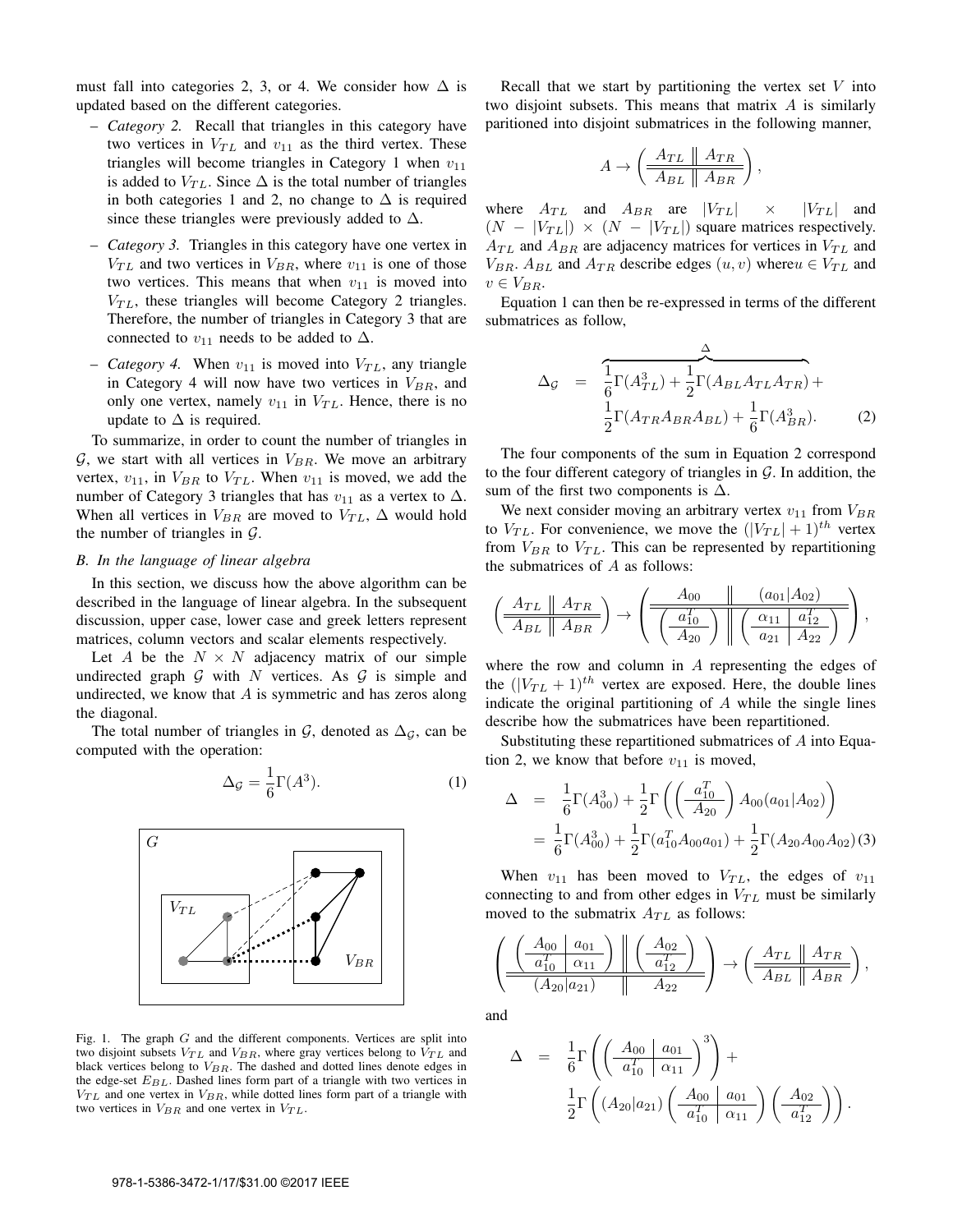which can be expended and simplified into

$$
\Delta = \frac{1}{6} \Gamma(A_{00}^3) + \frac{1}{2} \Gamma(a_{10}^T A_{00} a_{01}) +
$$
  
\n
$$
\frac{1}{2} \Gamma(A_{20}^T A_{00} A_{02}) + \Gamma(A_{20} a_{01} a_{12}^T).
$$
 (4)

Comparing Equation 4 with Equation 3, the update to be performed when vertex  $v_{11}$  is moved is simply

$$
\Delta = \Delta + \Gamma(A_{20}a_{01}a_{12}^T),
$$

or

$$
\Delta = \Delta + a_{12}^T A_{20} a_{01},\tag{5}
$$

since the trace of a matrix is invariant under rotation, and the result of  $a_{12}^T A_{20} a_{01}$  is a scalar element.

# III. IMPLEMENTATION

We assume that the adjacency matrix is stored in the compressed sparse row (CSR) format.

## *A. Updating* ∆

The main operation to be performed in each iteration is the computation  $a_{12}^T A_{20} a_{01}$ . This can easily be computed using two sparse-matrix, sparse-vector multiplications performed sequentially. However, a more efficient implementation is obtained if we make the following observations:

- 1)  $a_{12}^T A_{20}$  is a sum over selected rows of  $A_{20}$ , while the second matrix-vector multiplication can be computed as a sequence of (sparse) inner-products between the rows of  $A_{20}$  and  $a_{01}$ . This means that instead of performing two sparse-matrix, sparse-vector multiplications, we can perform loop fusion to merge the two operations into a single operation resulting in a single pass through  $A_{20}$ . We first use  $a_{12}$  to select the appropriate row of  $A_{20}$ , and then perform the inner-product of that selected row with  $a_{01}$ .
- 2)  $a_{01} = a_{10}^T$ ,  $a_{01}$  is currently a column vector which is expensive to access when the data is stored in CSR format. As A is symmetric, we know that  $a_{01} = a_{10}^T$ . Therefore, by reading  $a_{10}^T$  instead of  $a_{01}$ , we turn random data access into sequential access.

The final implementation is shown in Figure 2. The main computation in each iteration of the loop is between Lines 34 and 51. The loop at Line 34 iterates over the rows of  $A_{20}$  to select them using the non-zero elements in  $a_{12}^T$ . The loop at Line 42 performs the inner-product with the selected row and  $a_{01}$ . Finally, Line 47 increment the number of triangles when there is an edge in the appropriate row and column of  $A_{20}$ .

#### *B. Parallelism*

Notice that once the vertex  $v_{11}$  is identified, the adjacency matrix  $A$  can be partitioned accordingly. This also means that the computation of  $a_{12}^T A_{20} a_{01}$  in Equation 5 can be performed independently. However, care must be taken to perform the addition across multiple threads to prevent a race condition.

These properties suggest that parallelism can be easily introduced with the OpenMP [6] parallel for construct around the outer-most loop which iterates over the vertices in  $V_{BB}$ . To ensure that there is no race condition when updating  $\Delta$ , we include the reduction clause on the variable delta which holds the number of triangles.

The astute reader will also recognize that the shape of  $A_{20}$  changes across iterations. When there are few vertices in  $V_{TL}$ ,  $A_{20}$  is tall and skinny. However, near the end of the computation,  $A_{20}$  is short and fat. This suggest that the iterations have varying amount of computation (assuming that the non-zeros in  $A$  is uniformly distributed). As such, the scheduling of the iterations to threads was set to dynamic scheduling.

# *C. Triangle Enumeration*

The triangle counting algorithms presented can easily be adapted to enumerate triangles. When a triangle is identified, the identified triangle can be printed out immediately or stored for later retrieval. The vertices of the identified triangle (using variables from Figure 2) are i,  $*A\_col$ , and  $*y\_col$ . As each triangle is counted exactly once, we are assured that each triangle is never enumerated multiple times. In the case of storing the identified triangles for later retrieval, the storing of the triangle will cause contention for the limited memory bandwidth, and thus triangle enumeration is expected to be slower than triangle counting.

## IV. THE COMPACT-FORWARD ALGORITHM

The compact-forward algorithm [4] is an exact triangle counting algorithm that was derived using the adjacency array representation of a graph  $G$ . In this section, we show that linear algebra based algorithm described in the previous sections is equivalent to the compact-forward algorithm.

The compact-forward algorithm can be described as a twostage algorithm in the following manner:

- 1) *Stage 1. Vertex sorting.* Each vertex is first assigned a unique number, and sorted according to that number.
- 2) *Stage 2. Triangle counting.* For each vertex v taken in increasing order of the unique number, iterate over all elements  $u$  with a larger unique number than  $v$  and is in the neighborhood of  $v$ . For each element  $u$ , check if the neighbor of  $u$  whose assigned number is less than that for  $v$  is also a neighbor of  $v$ . If so, increment the triangle count by 1.

We make the following observations to demonstrate the similarities between our algorithm when implemented using the CSR format, and the compact-forward algorithm:

- 1) Vertex sorting is performed naturally as part of our implementation because the CSR format naturally orders the vertices when it maps each vertex to a particular row and column in the adjacency matrix.
- 2) The neighborhood of  $v$  whose elements have higher unique numbers than v is simply the  $a_{12}^T$  vector in our description of the partitioned adjacency matrix A.
- 3) The neighbors of  $v$  with smaller assigned number than v is simply  $a_{01}$ .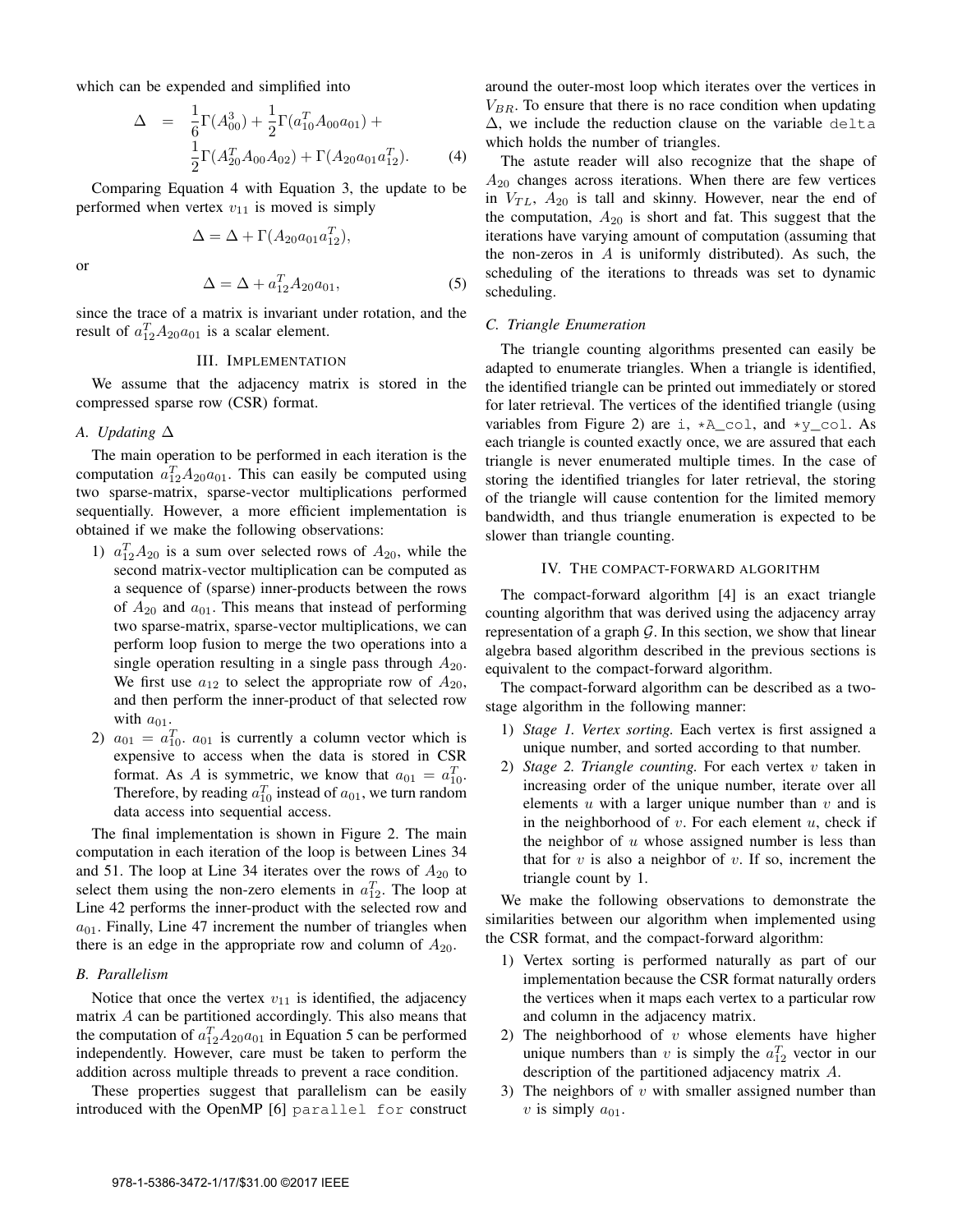```
uint64_t count_triangles(uint64_t *IA, // row indices<br>uint64_t *JA )// column indices
\{uint64_t delta = 0; //number of triangles
         //for every vertex in V_{-}{BR}
         #pragma omp parallel for schedule (dynamic) reduction (+: delta)
         for (iint64_t i = 1; i< N-1; i++)\{uint64_t *curr_row_x = IA + i ;uint64_t *curr_row_A = IA+i+1;uint64_t num_nnz_curr_row_x = *curr_row_A - *curr_row_x;
                  uint64_t * x_col_begin = (JA + *curr_low_x);uint64_t * x_col_cend = x_col_begin;uint64_t * row_bound = x_col_begin + num_nnz_curr_row_x;uint64_t col_xmin = 0;uint64_t col_x_max = i - 1;// partition the current row into x and y, where x == a01^{\circ}T == a10t and y == a12twhile (x_{col\_end} < row_bound && *x_col_end \lt col_{x_{max}}+x\_{col\_end};
                  x_{col\_end} = (*x_col_end > col_x_max || x_col_end == row_bound);
                  uint64_t * y_col_begin = x_col_cnd + 1;uint64_t * y_col_cnd = row_bound - 1;uint64_t num_nnz_y = (y_col_cnd - y_col_begin) + 1;\text{uint64}<sub>1</sub> \text{num\_nnz_x} = (x\_\text{col\_end} - x\_\text{col\_begin}) + 1;uint64_t y_col_first = i + 1;
                  uint64_t x_col_f first = 0;
                  uint64_t * y_col = y_col_begin;//compute y*A20*x (Equation 5)
                  for (uint 64_t i = 0; j < num_n n z_y; ++j, ++y_c 01)\{uint64_t row_index_A = *y_col - y_col_first;<br>uint64_t *x_col = x_col_begin;
                           \text{uint64}_t num_nnz_A = *(\text{curr\_row\_A + row\_index\_A + 1}) - *(\text{curr\_row\_A + row\_index\_A});uint64_t * A_col = (JA + *(curr_crow_A + row_index_A));uint64_t * A_col_max = A_col + num_nnz_A;for (uint 64_t k = 0; k < num_n n z_x k & *A_c 0 l \leq col_x max; ++k)\{uint64_t row_index_x = *x_col - x_col_first;while ((*A\_col < *x\_col) & (A\_col < A\_col\_max))+A\_col;delta + = (*A_col == row_index_x);++x_col;
                           \}\}return delta:
\}
```
Fig. 2. Implementation of a triangle counting algorithm without matrix multiplication.

4) Counting the number of neighbors of  $u$  who are also neighbors of  $v$  is simply a inner-product of the appropriate row in  $A_{20}$  with the  $a_{01}$ .

 $\mathbf{1}$  $\mathcal{D}$  $\overline{3}$ 

 $\overline{4}$ 

 $\overline{\phantom{a}}$  $\sqrt{6}$ 

 $\overline{7}$ 

8

9

10

11 12

13  $14$ 

15 16

17

18

19 20

 $21$ 

22

23 24

25  $26$ 

27 28 29

30

31

32 33

34

35

36 37 38

39

40

 $41$  $42$ 

 $43$ 

44

 $45$ 

46

47

 $\overline{48}$ 49

50

51

52  $53$ 

54

5) The last two observations allows us to conclude that  $a_{12}^T A_{20} a_{01}$  computes exactly the same operation as Stage 2 of the compact-forward algorithm.

The key result arising from this similarity comparison is that the theoretical results for the compact-forward algorithm naturally applies to our linear algebra-based algorithm. Specifically, we know that our algorithm lists (counts) all the triangles in G in time  $\Theta(m^{\frac{3}{2}})$ , which demonstrates its optimality based on the bounds shown in [5].

# V. RESULTS

In this section, we compare our performance against the serial C++ reference miniTri implementation [3] provided as part of the Graph Challenge [7]. We use the Stanford Network Analysis Project (SNAP) [8] datasets found on the Graph Challenge website.

A. Experiment Setup

We report performance attained on the following systems:

- 1) Intel Core i3 M380, 2.53GHz, 4 cores,
- 2) Intel i7 E5-2667 v 3 Haswell, 3.2GHz, 2 x 8 cores.
- 3) ARM big.LITTLE Junoboard, 2 x Cortex-A57, 4 x Cortex-A53

In all experiments, we assume that the input data resides in main memory and is stored in the compressed-sparse-row (CSR) format. Timings reported are for computing the number of triangles. All implementations were compiled with gcc with the  $-02$  flag.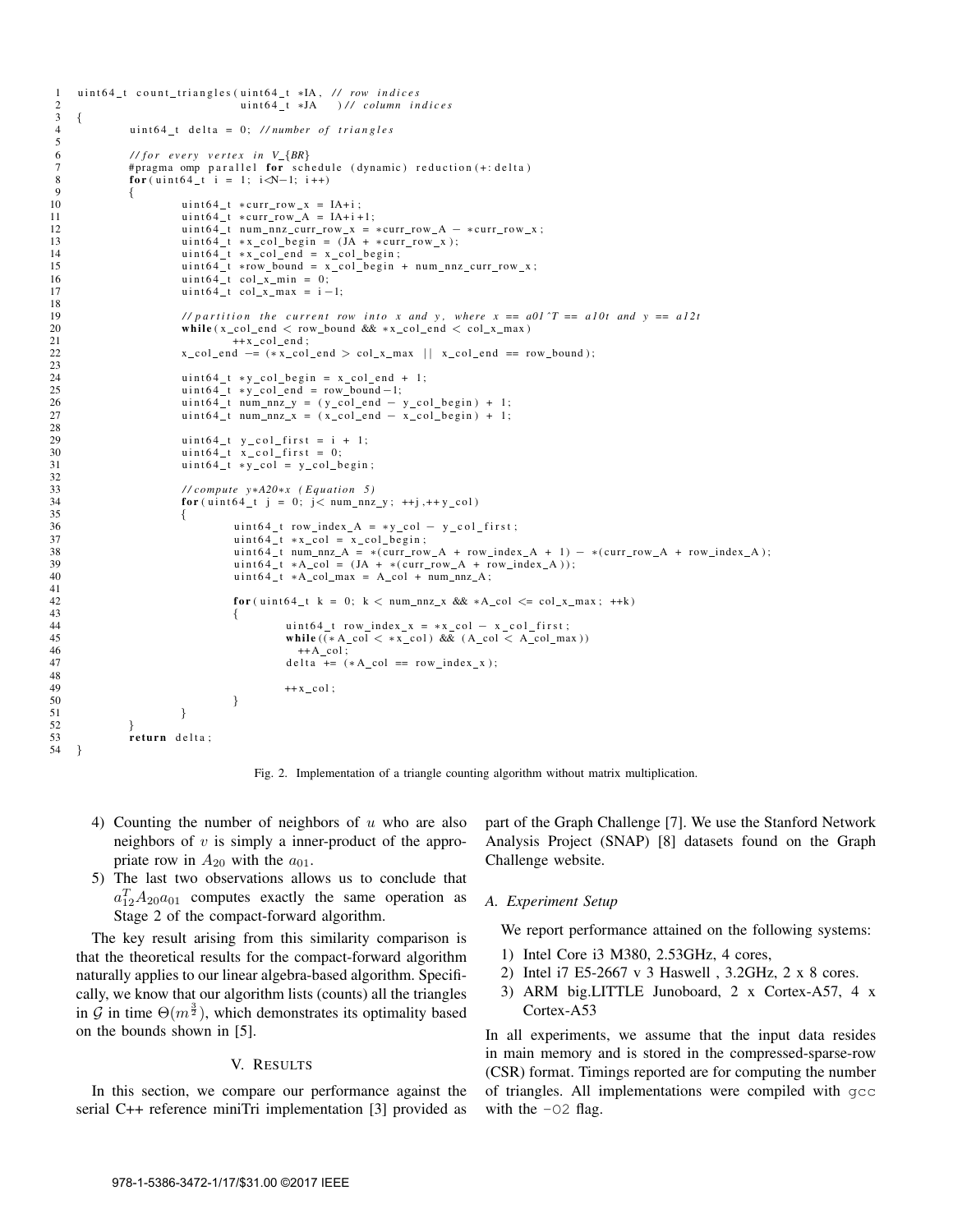*1) Accuracy:* We verified the number of triangles via two methods. Firstly, we compared the number of triangles provided by the miniTri reference implementation and our implementation whenever possible. Secondly, we compared the number of triangles with the information from the SNAP website. In all cases apart from one, the number of triangles computed by miniTri and our implementation were the same as those presented on the SNAP website.

We highlight a peculiar observation with the Friendster dataset. We are unable to verify with miniTri as there is no appropriate input data format for this particular dataset. In addition, we are unable to verify with the number of triangles reported on the SNAP website as the dataset from the Graph Challenge had a different number of nodes (119,432,957 unique nodes) than what is reported on the SNAP website (65,608,366 unique nodes) . This suggests that the datasets are different. Nonetheless, we counted 191,716 triangles in the Graph Challenge dataset and 4,173,724,142 triangles in the dataset from SNAP.

*2) Performance:* Time to compute (in milliseconds) are reported for all SNAP datasets found on the Graph Challenge website are reported in Table I. Timings with the reference implementation is only performed on the M380 and the Haswell architecture. We have no comparison timings for the reference implementation on the M380 as the reference implementation computing on the Cit-Patents dataset did not complete after running for more than five hours.

On the whole, our implementation achieves performance that is between 69 and 2699 times faster than the reference implementation. While there are no distinct patterns in the improvements over the reference implementation, the improvements over the reference implementation are similar across both the M380 and the Intel Haswell for the same dataset.

We also report parallel performance for the different architectures. The number of threads used for each architecture is the maximum number of hardware threads available. This means that for the Intel architectures, hyper-threading was enabled. On most datasets, we obtained an additional factor of 1.2 to 19.7 improvement over our sequential implementation. For some of the smaller datasets, we see a drop in performance when we parallelize our implementation on the Haswell architecture.

We highlight the results obtained with the Friendster datasets. As it is the largest dataset, we only obtained timings with the Haswell architecture. With the dataset from the Graph Challenge (Friendster), we counted the number of triangles in 16.5s with 32 threads. This is a speed up of 12.5 times over our sequential implementation. With the Friendster dataset from SNAP (Friendster-SNAP), we obtained an execution time of 68.9s with 32 threads, and a speed up of 23.1 above our sequential implementation. The large difference in execution time is most likely related to the vastly different number of triangles in the two datasets.

# VI. FUTURE WORK & CONCLUSION

In this paper, we present a linear algebra-based approach to identify an exact triangle counting algorithm that does not include matrix multiplication as a primitive operation. We also showed that our linear algebra based algorithm is similar to an algorithm derived assuming that the graph is stored as an adjacency list. We show that our sequential implementation obtains between 69 to more than 2000 times improvement over the reference implementation. Initial parallelization effort yielded an additional factor of 1.2 to 19.8 improvement over our sequential implementation on most datasets.

As the title of the paper suggests, this is a first look at triangle counting algorithms in the language of linear algebra that do not require matrix-multiplication as a primitive operation. Opportunities for optimization remains. An obvious improvement is a deeper look into the parallelization of the code. While decent speedup is obtained with our simple OpenMP parallelization, a better distribution of the data across the threads will reduce redundant data movement, prevent cache thrashing and should yield even better scaling behavior.

Another avenue of improvement we are pursuing is in the out-of-core approach to graph algorithms. While we obtain decent performance once the data is in memory, reading the data from disk is the main bottleneck of the entire graph processing pipeline. Often, the time for reading from disk is longer than the compute time time. This, we believe, is where improvement to the overall graph processing pipeline can be made.

### ACKNOWLEDGMENT

This material is based upon work funded and supported by the Department of Defense under Contract No. FA8702-15- D-0002 with Carnegie Mellon University for the operation of the Software Engineering Institute, a federally funded research and development center [DM17-0413].

#### **REFERENCES**

- [1] P. Burkhardt, "Graphing trillions of triangles," *Information Visualization*, p. 1473871616666393, 2016.
- [2] A. Azad, A. Buluc, and J. Gilbert, "Parallel triangle counting and enumeration using matrix algebra," in *2015 IEEE International Parallel and Distributed Processing Symposium Workshop*, May 2015, pp. 804– 811.
- [3] M. M. Wolf, J. W. Berry, and D. T. Stark, "A task-based linear algebra building blocks approach for scalable graph analytics," in *2015 IEEE High Performance Extreme Computing Conference (HPEC)*, Sept 2015, pp. 1–6.
- [4] M. Latapy, "Main-memory triangle computations for very large (sparse (power-law)) graphs," *Theor. Comput. Sci.*, vol. 407, no. 1-3, pp. 458–473, November 2008. [Online]. Available: http://dx.doi.org/10.1016/ j.tcs.2008.07.017
- [5] A. Itai and M. Rodeh, "Finding a minimum circuit in a graph," *SIAM Journal on Computing*, vol. 7, no. 4, pp. 413–423, 1978.
- [6] OpenMP Architecture Review Board, "OpenMP application program interface," November 2015. [Online]. Available: \url{http://www. openmp.org/#}
- [7] S. Samsi, V. Gadepally, M. Hurley, M. Jones, E. Kao, S. Mohindra, P. Monticciolo, A. Reuther, S. Smith, W. Song, D. Staheli, and J. Kepner, "Static graph challenge: Subgraph isomorphism," http://graphchallenge. mit.edu/, 2017.
- [8] J. Leskovec and A. Krevl, "SNAP Datasets: Stanford large network dataset collection," http://snap.stanford.edu/data, June 2014.